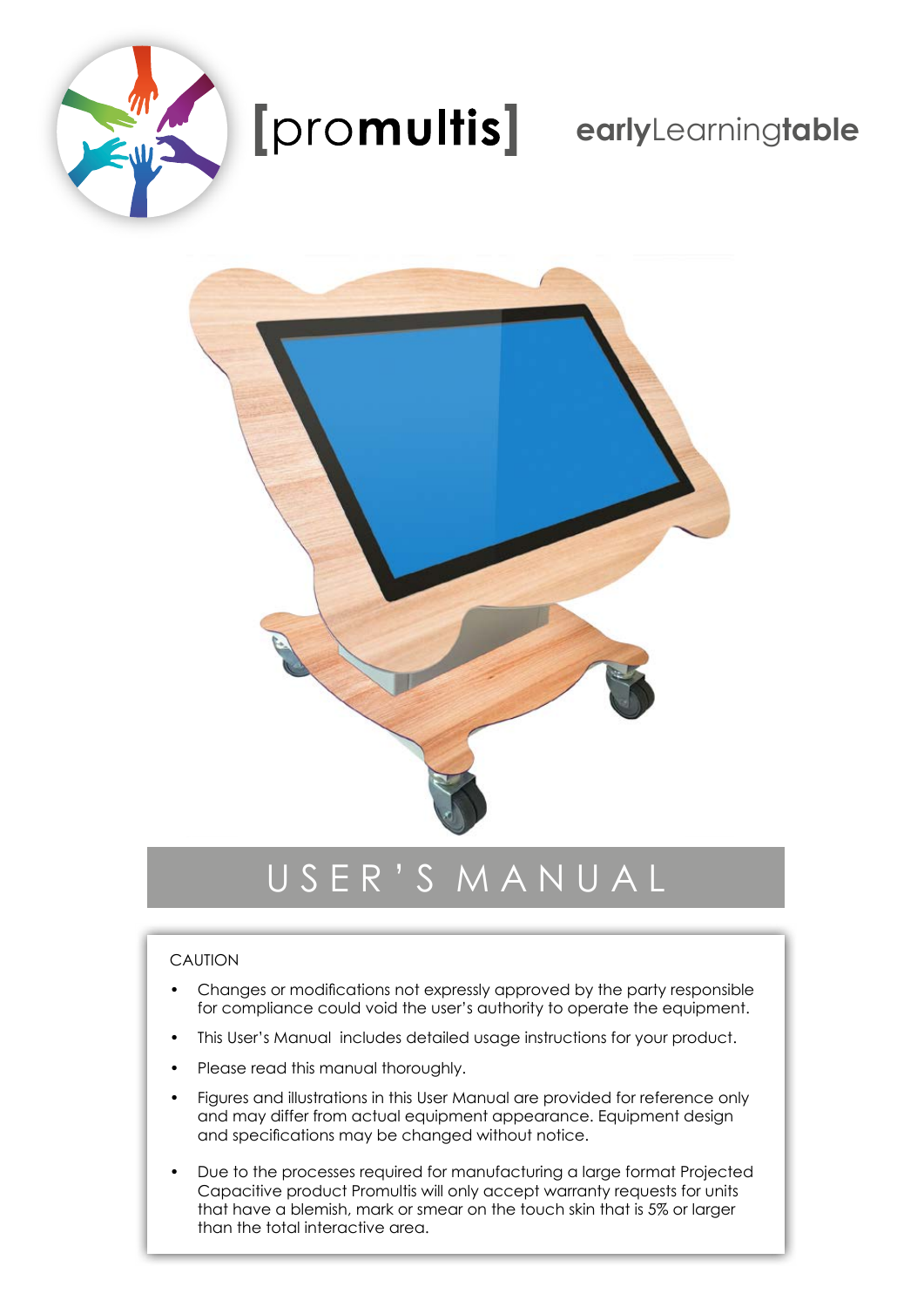

## Getting started

The following items are included in your product box.





Battery (OPTIONAL)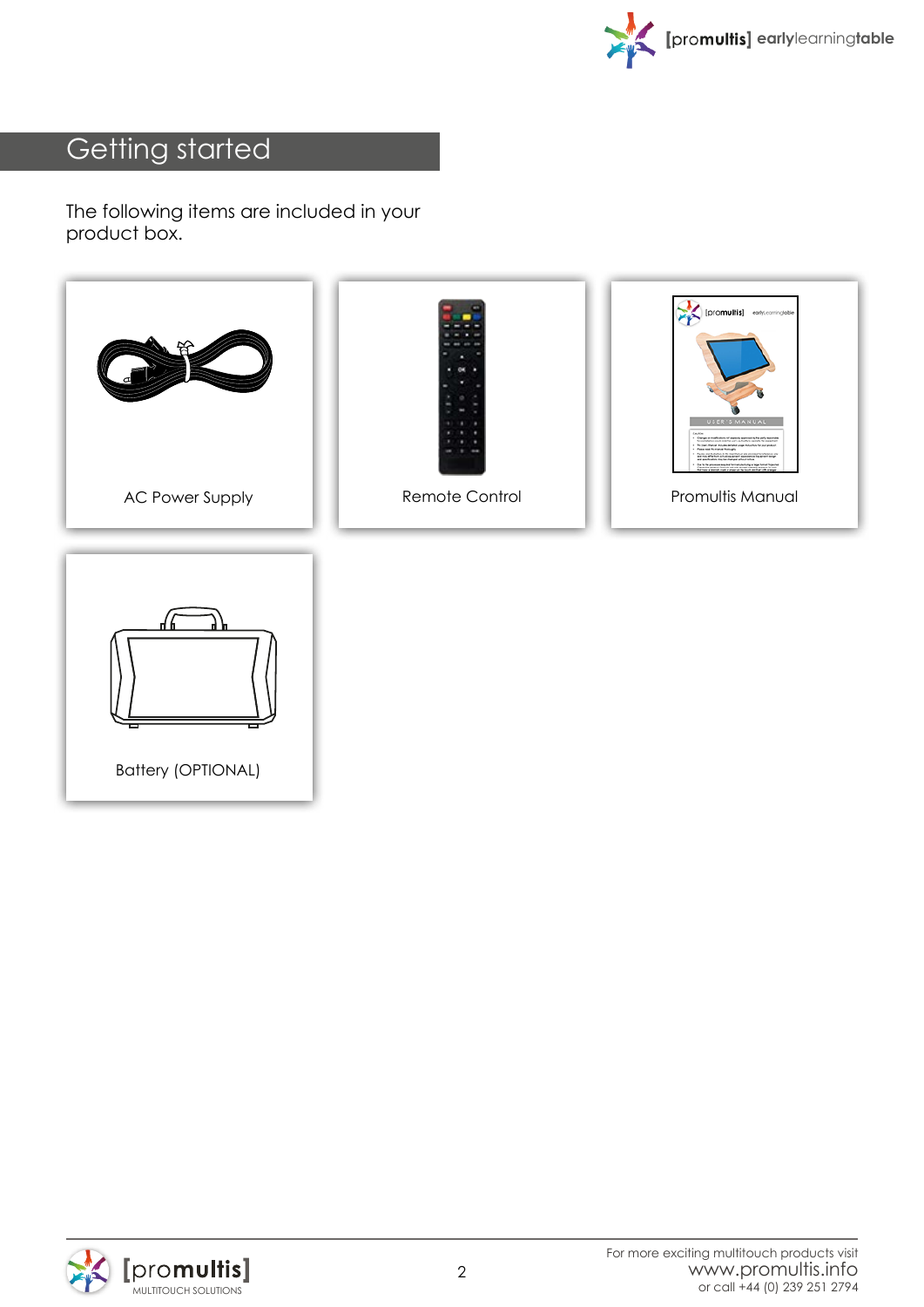

## Start the device

- 1. Check the plug is switched on at the wall socket or on the battery unit.
- 2. Take the TV remote control, point towards the bottom right of the screen and press the power button.
- 3. The screen should start up.



4. Then PRESS the silver button at the front of the screen to turn on the PC.



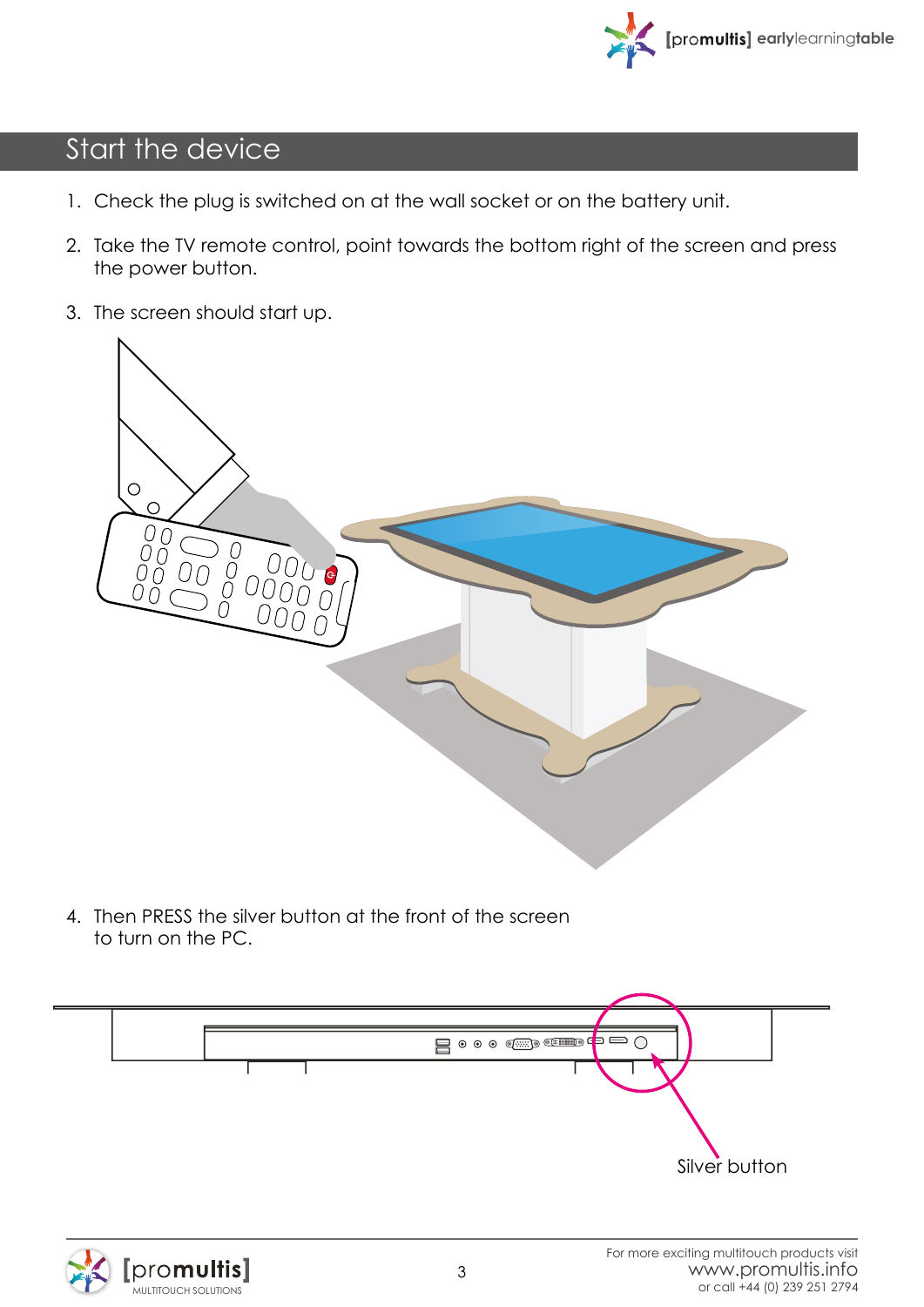

#### Rotate screen

promultis

#### **Rotate top screen with care**

- 1. Make sure that the castor wheels on the base unit are locked.
- 2. Hold the top firmly with one hand and take the weight of the screen.
- 3. With the other hand pull out stopper on the side. This will release the screen from its original position.
- 4. Rotate screen to the desired position and select the appropriate hole before releasing the stopper. Make sure the table is stable before releasing.

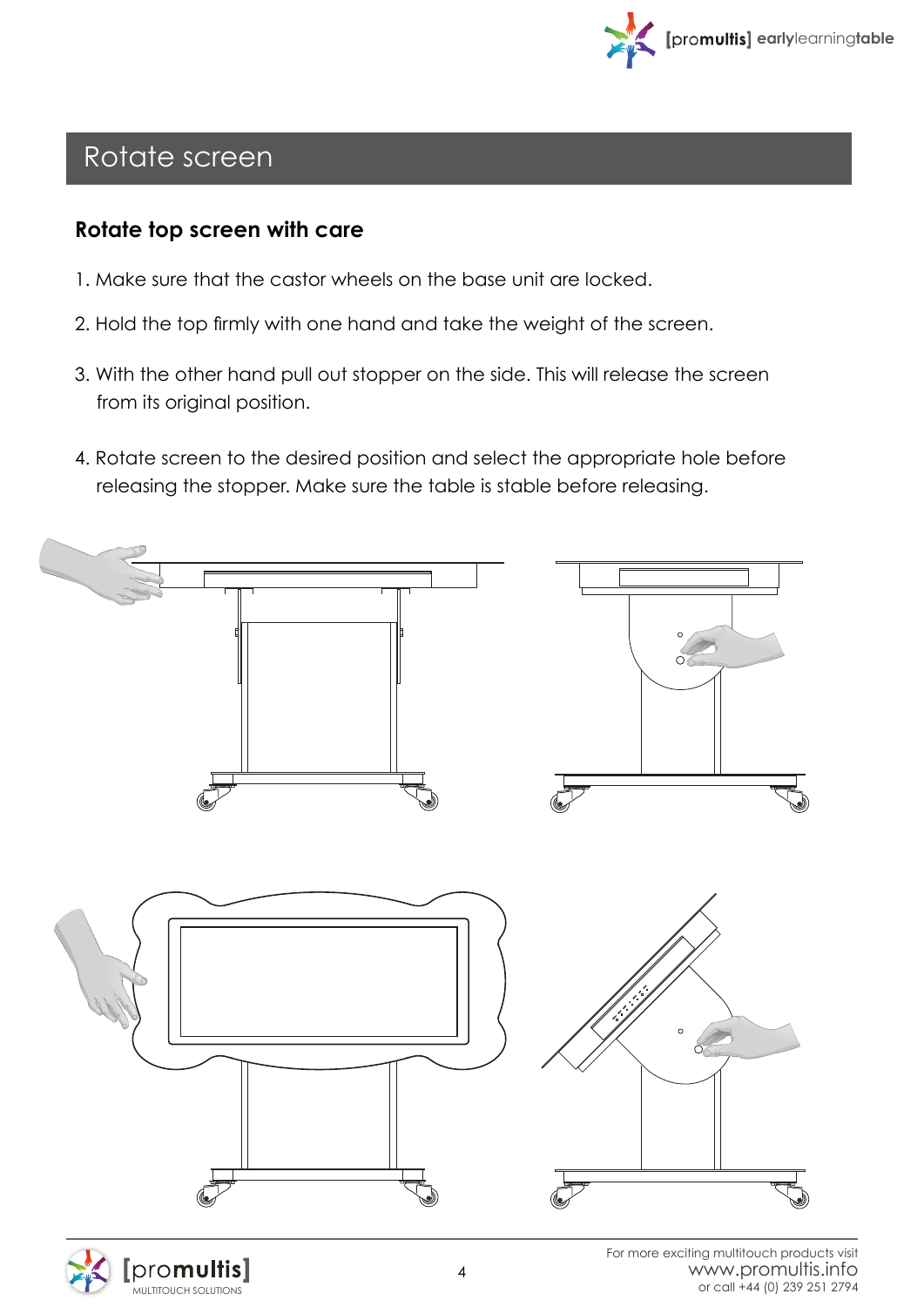

## Controller for Electra



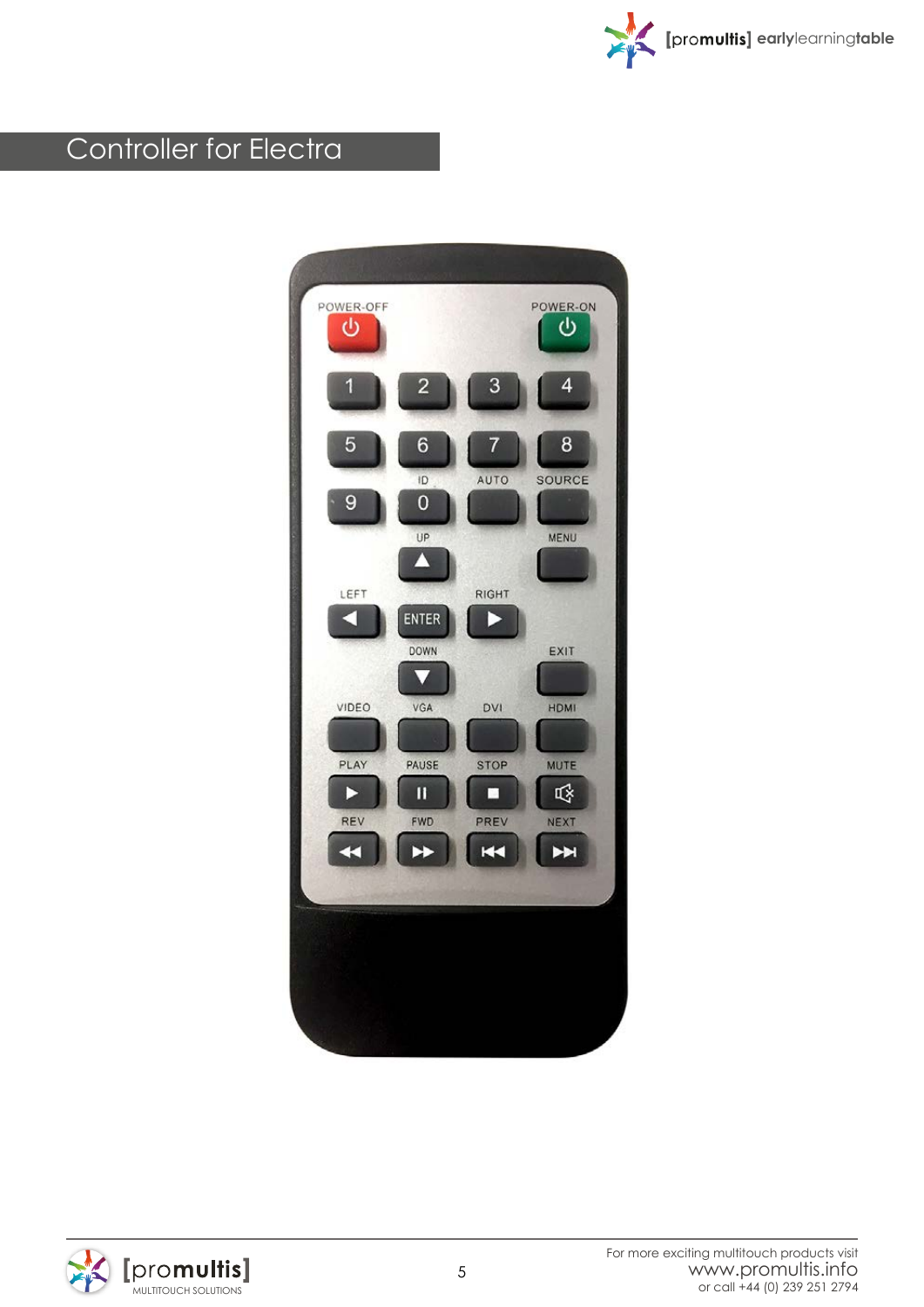

### Operation Guidance

When using the screen the gesture functions are similar to using your smartphone or tablet but on a much larger scale.

The way Projected Capacitive touch technology works is by fixing a sensor grid between a layer of cover glass and the LCD panel, so when a finger touches the glass the grid detects the coordinates of the touch point.

With this type of technology no recessed bezel is required so our Projected Capacitive Touch Screens have a strong tempered edge-to-edge glass front for a more striking display. From easy cleaning to smooth gesture recognition Projected Capacitive is the definitive touch technology.



#### Screen Cleaning

Over time and use the screen will become tarnished with finger prints; to clean a mist spray class cleaner / degreaser should be used when the screen is at a 45 degree angle. Should any liquid be dropped on the screen when it is in the horizontal position this should be mopped up with a liquid absorbent cloth prior to cleaning.



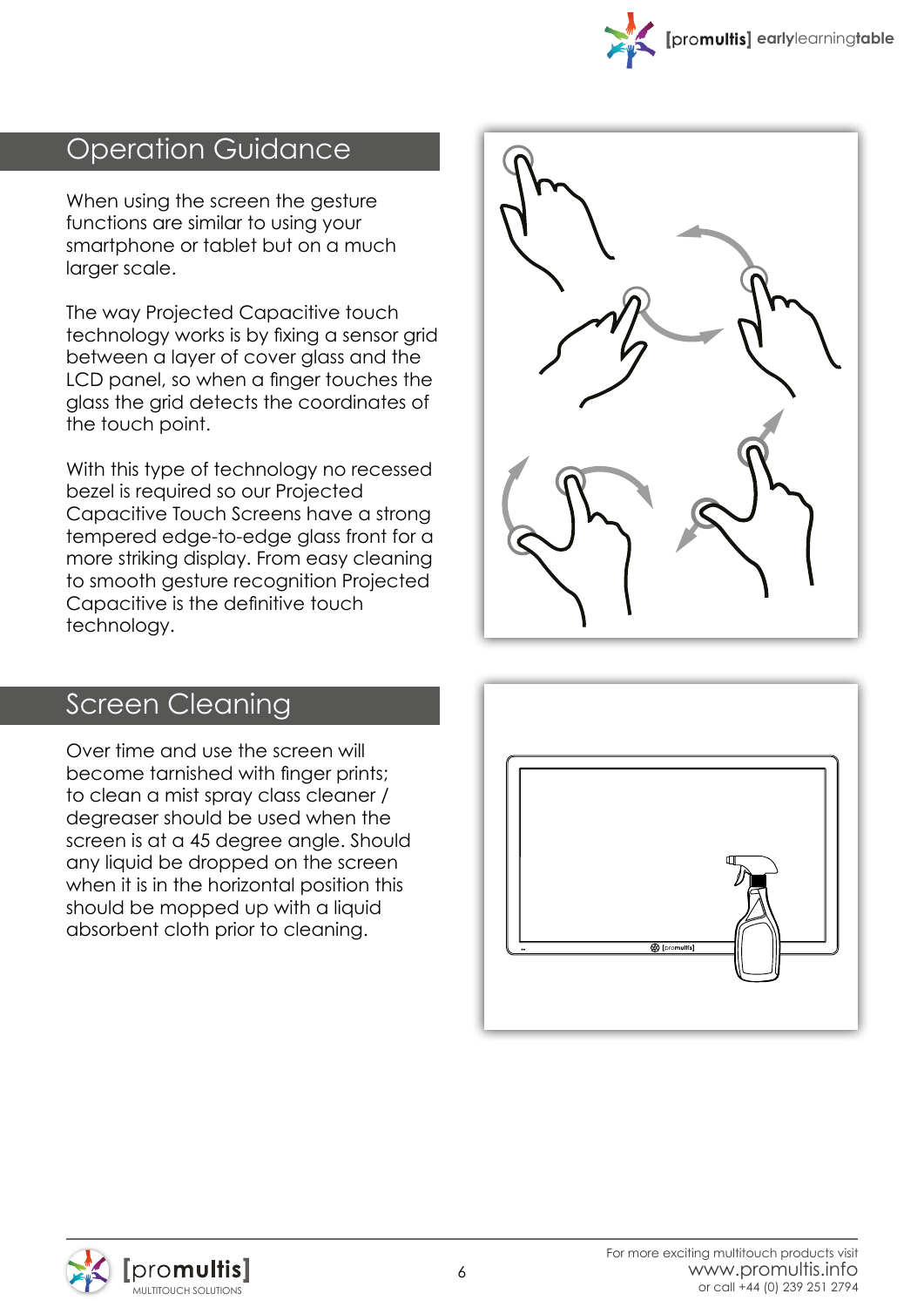

### 2. Touch calibration

Promultis touch screens are calibrated with the pre-installed Windows Touch Pack and should be working automatically. The settings should not require any further adjustment.

#### **If there is no touch response**

Please check the power connections to the overlay are pushed in fully. Also check the USB cable is connected into the overlay and the PC, try disconnecting and re-connecting both.

After checking all cables are fully connected please try shutting down or restarting the PC.

#### **If the touch is not precise**

Go through calibration setup.

If there are any further faults or issues, please contact Promultis technician.



1. Open start menu by tapping the Windows button in the lower left corner of the screen

2. Open settings by tapping the gear icon

|   |                                                            |   |                                                               |                |    | Windows Settings                                         |                      |                                                     |                   |                                                         |
|---|------------------------------------------------------------|---|---------------------------------------------------------------|----------------|----|----------------------------------------------------------|----------------------|-----------------------------------------------------|-------------------|---------------------------------------------------------|
|   |                                                            |   | З                                                             | Find a setting |    |                                                          | P                    |                                                     |                   |                                                         |
|   | System<br>Display, sound, notifications,<br>power          | ᄩ | Devices<br>Bluetooth, printers, mouse                         |                |    | Phone<br>Link your Android, iPhone                       | $\oplus$             | Network & Internet<br>WiFi, flight mode, VPN        | $\neg$            | Personalisation<br>Background, lock screen,<br>colours  |
| 巨 | Apps<br>Uninstall, defaults, optional<br>features          |   | Accounts<br>Your accounts, email, sync,<br>work, other people |                | 踭  | Time & Language<br>Speech, region, date                  | $\scriptstyle\gamma$ | Gaming<br>Game bar, DVR, broadcasting,<br>Game Mode | $( + \rightarrow$ | Ease of Access<br>Narrator, magnifier, high<br>contrast |
|   | Cortana<br>Cortana language, permissions,<br>notifications |   | Privacy<br>Location, camera                                   |                | R) | Update & Security<br>Windows Update, recovery,<br>backup |                      |                                                     |                   |                                                         |

3. Once on the settings page, tap on "find a setting" at the top and type in calibrate

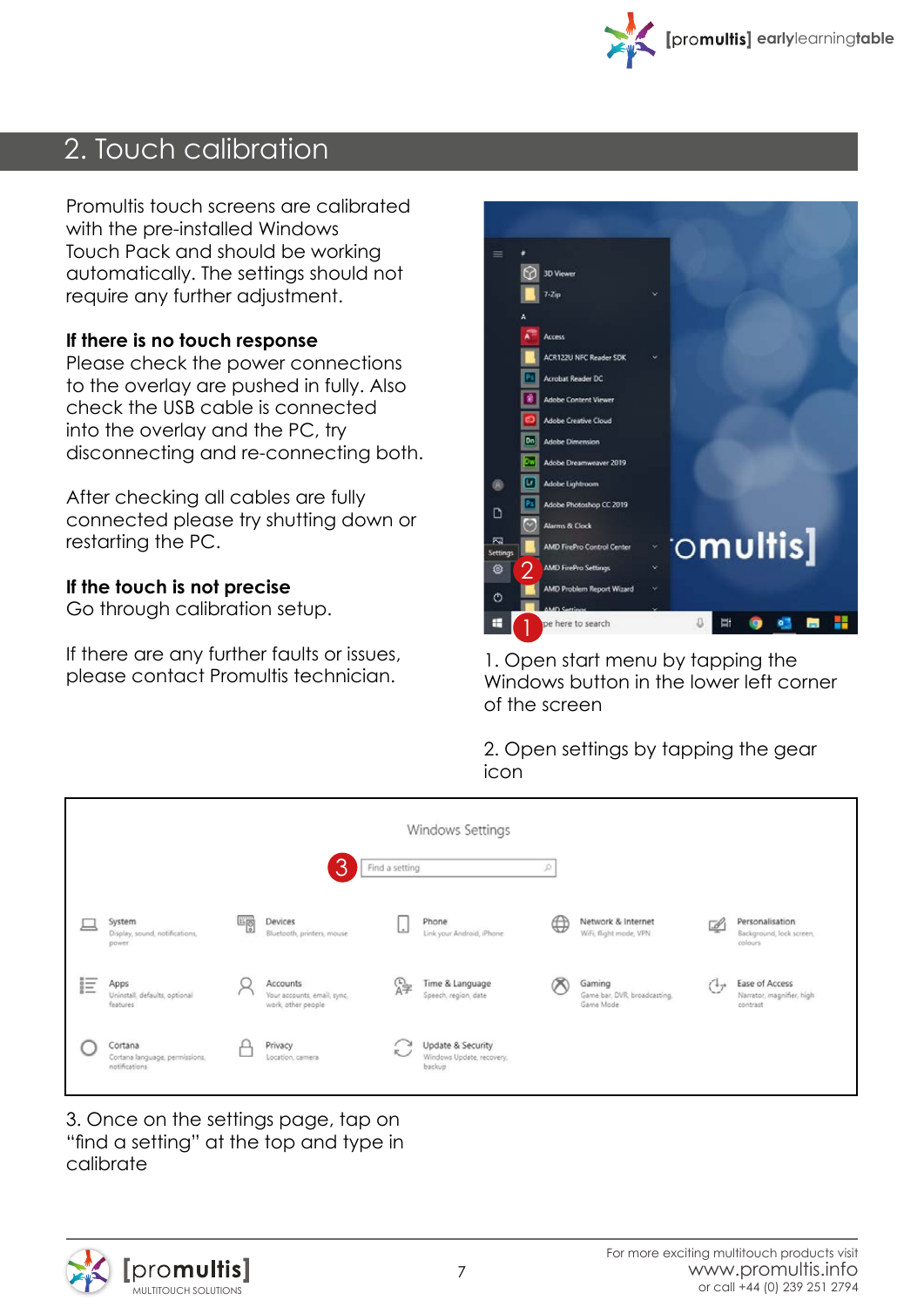

## 2. Touch calibration

|    |                                           |    |                                                   |                                                  | Windows Settings                               |   |                                           |     |                                       |
|----|-------------------------------------------|----|---------------------------------------------------|--------------------------------------------------|------------------------------------------------|---|-------------------------------------------|-----|---------------------------------------|
|    |                                           |    |                                                   | calibrate                                        | ×                                              |   |                                           |     |                                       |
|    |                                           |    |                                                   | Calibrate the screen for pen or touch input      |                                                |   |                                           |     |                                       |
|    | System                                    |    | 4<br>Devices                                      | 雪<br>Calibrate the screen for pen or touch input |                                                | ₿ | Network & Internet                        | 嚠   | Personalisation                       |
|    | Display, sound, notifications.<br>power   | L6 | Bluetooth, printers, mouse                        | $\overline{a}$                                   | Link your Android, iPhone                      |   | WiFi, flight mode, VPN                    |     | Background, lock screen,<br>colours   |
| IΞ | Apps                                      |    | Accounts                                          | 砕                                                | Time & Language                                | O | Gaming                                    | $+$ | Ease of Access                        |
|    | Uninstall, defaults, optional<br>features |    | Your accounts, email, sync.<br>work, other people |                                                  | Speech, region, date                           |   | Game bar, DVR, broadcasting,<br>Game Mode |     | Narrator, magnifier, high<br>contrast |
|    | Cortana<br>Cortana language, permissions, |    | Privacy<br>Location, camera                       | $\sim$ 200<br>$\sim$                             | Update & Security<br>Windows Update, recovery, |   |                                           |     |                                       |
|    | notifications                             |    |                                                   |                                                  | backup.                                        |   |                                           |     |                                       |

4. You will get two results, tap on "calibrate the screen for pen or touch input"

This will open a small "Tablet PC Settings" window

| You may get a pop up asking to<br>allow this app to make changes,<br>tap yes |
|------------------------------------------------------------------------------|
|                                                                              |
| <b>User Account Control</b><br>×<br>Do you want to allow this app to make    |
| changes to your device?                                                      |
| Digitiser Calibration Tool<br>Verified publisher: Microsoft Windows          |
| nore details<br><b>Yes</b><br>No                                             |
|                                                                              |
|                                                                              |
|                                                                              |
|                                                                              |